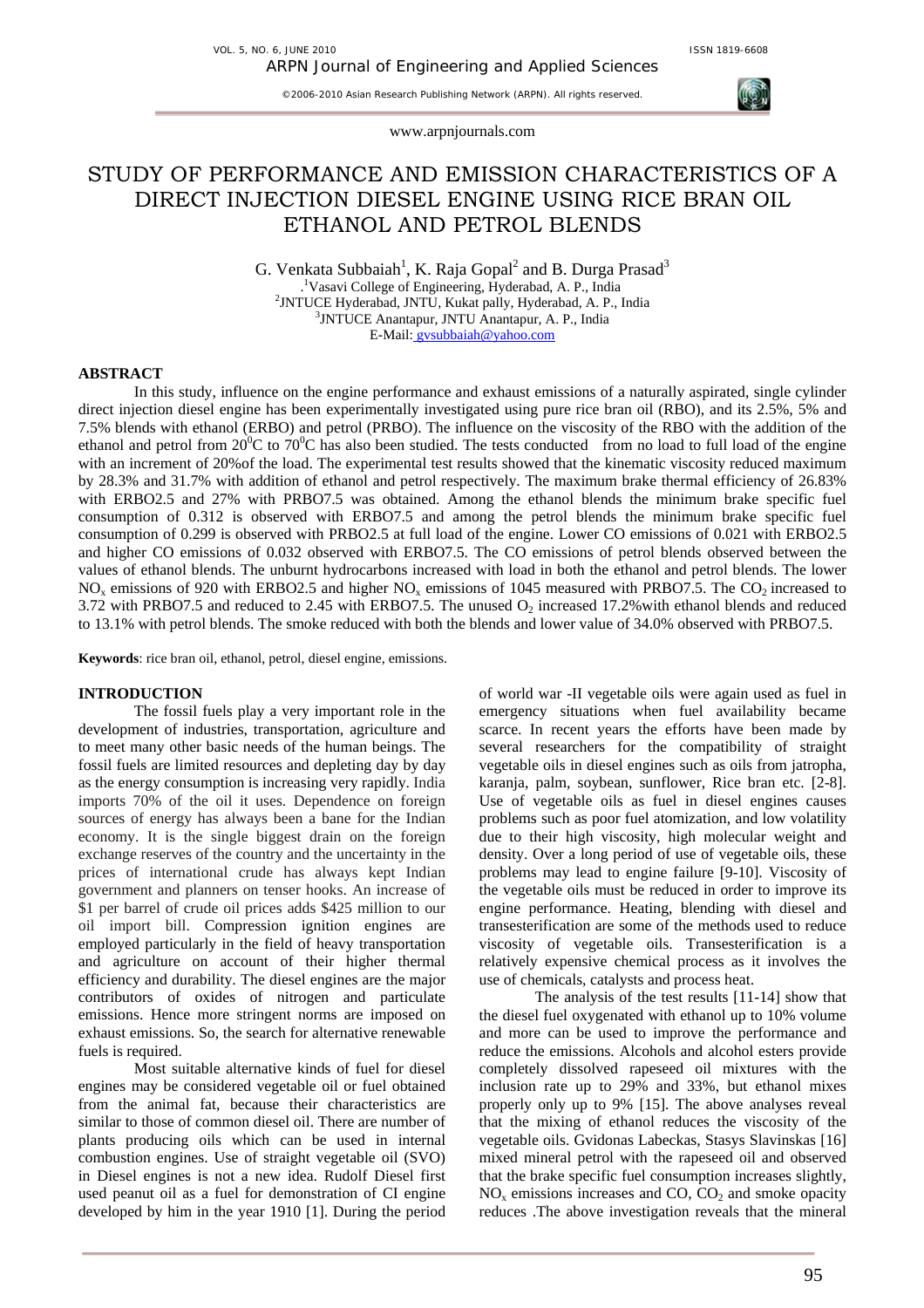

# www.arpnjournals.com

petrol can be mixed with vegetable oils to reduce their viscosity and emissions like  $CO$ ,  $CO<sub>2</sub>$  and smoke opacity. Kouremenos DA, Rakopoulos CD, Kotsiopoulos PN [17] used gasoline as supplements in swirl- chamber diesel engines and it reveals that the emissions can be reduced. From the above literature survey, it is concluded that the ethanol and petrol can be used to improve the performance and to reduce the emissions of the diesel engine.

Rice is the main cultivation in subtropical southern Asia, and it is a staple food for a large part of the world's human population especially in east, south and south-east Asia, making it the most consumed cereal grain. Rice Bran Oil (RBO) is extracted from the germ and inner husk (called bran) of the rice. Rice bran is mostly oily inner layer of rice grain which is heated to produce RBO [18]. Though India is the second largest producer of rice, hardly 50% of the bran is utilized for producing RBO and only 19% of edible grade RBO is consumed as a cooking media [19]. Ethanol having 4 times lower molecular weight and viscosity 20 times lower at  $40^{\circ}$ C comparing with RBO, which along with low pour point of  $-40^{\circ}$ C may reduce oil viscosity, improve its cold flow properties and its injection, fuel spray penetration and atomization quality. In order to maintain the same amounts of fuel energy and power output the volumetric biofuel delivery per stroke must be increased proportionally. Higher viscosity of the biofuels increases the volumetric fuel delivery per stroke by nearly 2.6% in case of in line fuel injection pump because of the reduced internal leakages of the pump [20]. The higher volumetric rate of delivery and poor miscibility of ethanol with RBO may affect injection pump performance and fuel spray characteristics. Besides, the Cetane number of ethanol is 6.25 times lower comparing with RBO, which may aggravate flammability of blends ERBO and provoke auto-ignition problems at light load operation. However, oxygen present in the ethanol is considerably bigger (34.8%) amounts than in RBO (11.26%). The proportion in the mass between carbons and hydrogens of ethanol is also lower [4], therefore it may improve combustion of a big fuel portions injected at well timed advances and ensure better performance of the loaded engine.

The main purpose of this investigation is to determine the effect of addition of ethanol and petrol into pure RBO as well as preheating temperature on blends kinematic viscosity and to analyze the performance and emission characteristics when operating alternatively on RBO, and its blends with ethanol and mineral petrol at the constant rated speed of the engine.

# **MATERIALS AND METHODS**

In this study, tests have been conducted on a direct injection diesel engine. The specifications of the diesel engine are given in Table-1.

| <b>Make</b>                 | Kirloskar model AV1  |  |  |
|-----------------------------|----------------------|--|--|
| No. of Strokes per cycle    | 4                    |  |  |
| No. of Cylinders            | single               |  |  |
| Combustion chamber position | vertical             |  |  |
| Cooling method              | Water cooled         |  |  |
| Starting condition          | Cold start           |  |  |
| Ignition technique          | Compression ignition |  |  |
| Bore (D)                    | 80 mm                |  |  |
| Stroke $(L)$                | $110 \text{ mm}$     |  |  |
| Rated speed                 | $1500$ rpm           |  |  |
| Rated power                 | 5 hp (3.72 kW)       |  |  |
| Compression ratio           | 16.5:1               |  |  |

**Table-1.** Specifications of the engine.

The ethanol (99.5% pure) used was kindly supplied by Nandi Agro products, Nandyal, Andhra Pradesh, India. The commercial diesel oil, petrol and pure rice bran oil were purchased from the local market. Fuel properties that are important from engine performance and emission point of view such as density, viscosity, net heating value, acid value, flash point, Cetane number, iodine number of diesel, pure RBO, ethanol and petrol are determined and are shown in the Table-2.

| <b>Property parameters</b>                      | <b>Diesel fuel</b> | Rice bran oil | <b>Ethanol</b> | <b>Petrol</b> |
|-------------------------------------------------|--------------------|---------------|----------------|---------------|
| Density at 20 $^0C$ , g/cm <sup>3</sup>         | 0.82               | 0.945         | 0.78           | 0.75          |
| Viscosity at $40^{\circ}$ C, mm <sup>2</sup> /s | 3.4                | 28.8          | 1.35           | 0.65          |
| Flash point, $^0C$                              | 71                 | 202           | 22             | 42            |
| Auto-ignition temperature, ${}^{0}C$            | 225                | 305           | 415            | 310           |
| Pour point, ${}^{0}C$                           | 1                  | 14            | $< -35$        | $< -48$       |
| Cetane number                                   | $40 - 55$          | 31            | 10             | 24            |
| Iodine number, J2 $g/100 g$                     | 6                  | 102           |                | $\leq$ 5      |
| Acid value, mg KOH/g                            | 0.07               | 3             |                | 0.03          |
| Oxygen content, max wt %                        | 0.4                | 11.25         | 34.8           | $\Omega$      |
| Net heating value, MJ/kg                        | 43.5               | 39.123        | 26.8           | 42.5          |

**Table-2.** Properties of diesel, RBO, bio ethanol and petrol.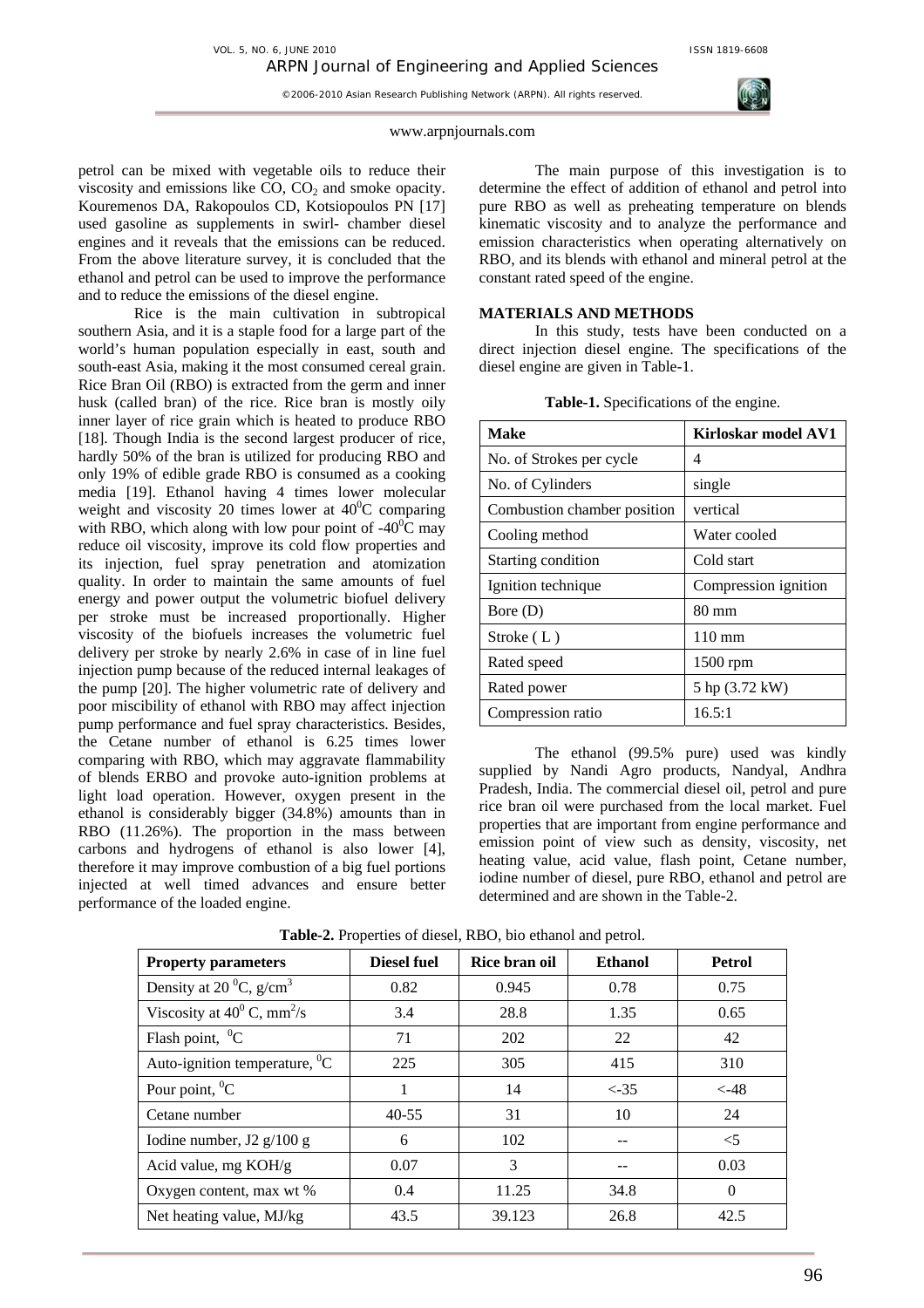

## www.arpnjournals.com

The viscosity of the pure RBO and its ethanol and petrol blends were determined at  $20^{\circ}$ C,  $30^{\circ}$ C,  $40^{\circ}$ C,  $50^{\circ}$ C,  $60^{\circ}$ C, and 70<sup>°</sup>C by heating them.

The experimental set up consists of a diesel engine, engine test bed, fuel and air consumption metering equipments, gas analyzer and smoke meter. The schematic diagram of the engine test rig is shown in Figure-1.



**Figure-1.** Schematic diagram of engine test rig.

The engine was operated with cooling water and lubricating oil temperatures of 85-90 deg C. The engine was first operated on petroleum diesel with no load for few minutes at rated speed of 1500 rpm until it comes to the steady state conditions. Then the pure RBO is used instead of diesel to obtain the baseline parameters at the rated speed by varying 0 to 100% of load on the engine with an increment of 20%. After using pure rice bran oil as a basic fuel, three RBO and ethanol (E) blends were prepared by pouring ethanol into a rice bran oil container in the following proportions by volume: 97.5% RBO and 2.5% ethanol (ERBO2.5), 95% RBO and 5% ethanol (ERBO5), 92.5% RBO and 7.5% ethanol (ERBO7.5) mixing them by hand-splash. After conducting the tests with ERBO blends, three rice bran oil and petrol (P) blends were prepared by the same splash mixing technique by pouring petrol into a rice bran oil container in the following proportions by volume: 97.5% RBO and 2.5% petrol (PRBO2.5), 95% RBO and 5% petrol (PBRO5), and 92.5% RBO and 7.5% petrol (PBRO7.5)), and similar experiments were conducted again over the same range of engine loads at rated speed. The brake power is measured by a rope brake dynamometer. The exhaust emissions such as carbon monoxide,  $CO<sub>2</sub>$ ,  $NO<sub>x</sub>$ , hydrocarbons and unused O<sub>2</sub> are measured by AVL DiGas 444 exhaust analyzer and the smoke opacity by AVL smoke meter 437C for pure RBO and all its blends with ethanol and petrol separately under all load conditions. The results of the engine operating on various ERBO and PRBO blends are compared with the baseline parameters obtained during engine fuelling with pure RBO at rated speed of 1500 rpm.

# **RESULTS AND DISCUSSIONS**

The kinematic viscosity of the diesel, ethanol, petrol, pure RBO and its blends with ethanol and petrol are measured by using HAAKE Viscometer VT500. The variation of kinematical viscosity with temperature for rice bran oil and its blends with ethanol and petrol are shown in Figures 2 and 3, respectively.



**Figure-2.** Kinematic viscosity Vs temperature for RBO and ERBO blends.

The kinematic viscosity decreases with temperature for RBO and its blends with ethanol and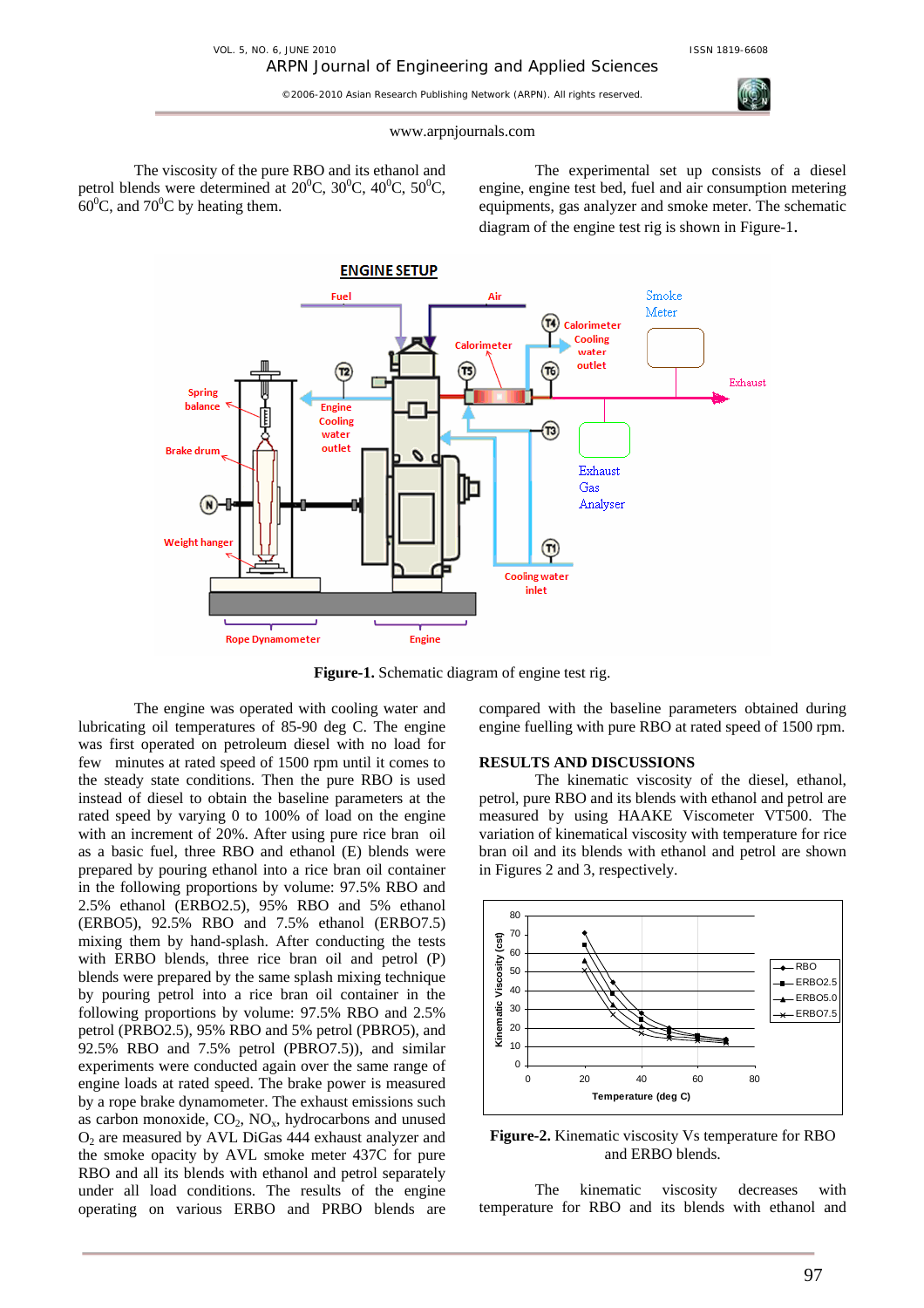#### www.arpnjournals.com

petrol as shown in the above figures. The viscosity of RBO is reduced greatly by 9.2%, 21.3% and 28.3% at 20<sup>0</sup>C in the case of ERBO2.5, ERBO5.0, and ERBO7.5 respectively. At  $70^{\circ}$ C, the viscosity is reduced by 2.14%, 8.7% and 15.12% respectively for the same blends. The viscosity of RBO is reduced greatly by 14.08%, 24.8% and 31.7% at  $20^0$ C in the case of PRBO2.5, PRBO5.0, and PRBO7.5, respectively. At  $70^{\circ}$ C, the viscosity reduction is by 3.7%, 8.7% and 13.7% respectively for the same blends.



**Figure-3.** kinematic viscosity Vs temperature for RBO and PRBO blends.

The variation of brake thermal efficiency with the load for rice bran oil and its blends with ethanol and petrol are shown in Figures 4 and 5, respectively.



**Figure-4.** Brake thermal efficiency Vs load for RBO and ERBO blends.



**Figure-5.** Brake thermal efficiency Vs load for RBO and PRBO blends.

The brake thermal efficiency is improved by 3.5% - 2.8% with the blend ERBO2.5 and 0.8%-3.4% with PRBO2.5 from low load to full load. Improved performance of the engine at low loading conditions is due to lower molecular weight and viscosity of ethanol, which may lead to better fuel spray penetration, atomization and evaporation of small RBO droplets injected per cycle, where as efficient combustion of blends ERBO under rated loading conditions can be aggravated by low Cetane number of ethanol accompanied by both its high latent heat for evaporation (910kJ/kg) and auto-ignition temperature of  $420^0$  C. In contrast to ethanol, petrol demonstrates advantages linked with its higher Cetane number, lower auto-ignition temperature (300 deg C) and calorific value better by 62.5% that in the case of running the engine on blends PRBO2.5-5 .The addition of petrol does not lead to better performance of the engine in the case of PRBO7.5.

The variation of brake specific fuel consumption (BSFC) with load for RBO and its ethanol and petrol blends are shown in Figures 6 and 7. The oxygen content in blends ERO increases from 11.25% (RBO) to 11.75%, 12.4%, and 13.1% with 2.5, 5, and 7.5 vol% ethanol addition into RBO, whereas when the same amounts of petrol are added, the fuel conserved oxygen diminishes to 10.9%, 10.2%, and 9.8%, respectively. The BSFC increases by 3.5% at lower loads and becomes almost same as pure RBO at full load in the case of using blend ERBO2.5. When running the engine on more concentrated ERBO5-7.5 blends, the BSFC was correspondingly higher by 11.3-21.7% for lower, and 2.4- 4.2% for full load conditions. In the case of fuelling the engine with blend PRBO2.5, the brake specific fuel consumption lower by 2.9% to 3.2% from low to full load, whereas using higher PRBO5 and PRBO7.5 blends, in spite of a better calorific value, resulted into BSFC increase by 4.1-21.2% and 1.2- 6.3% with load.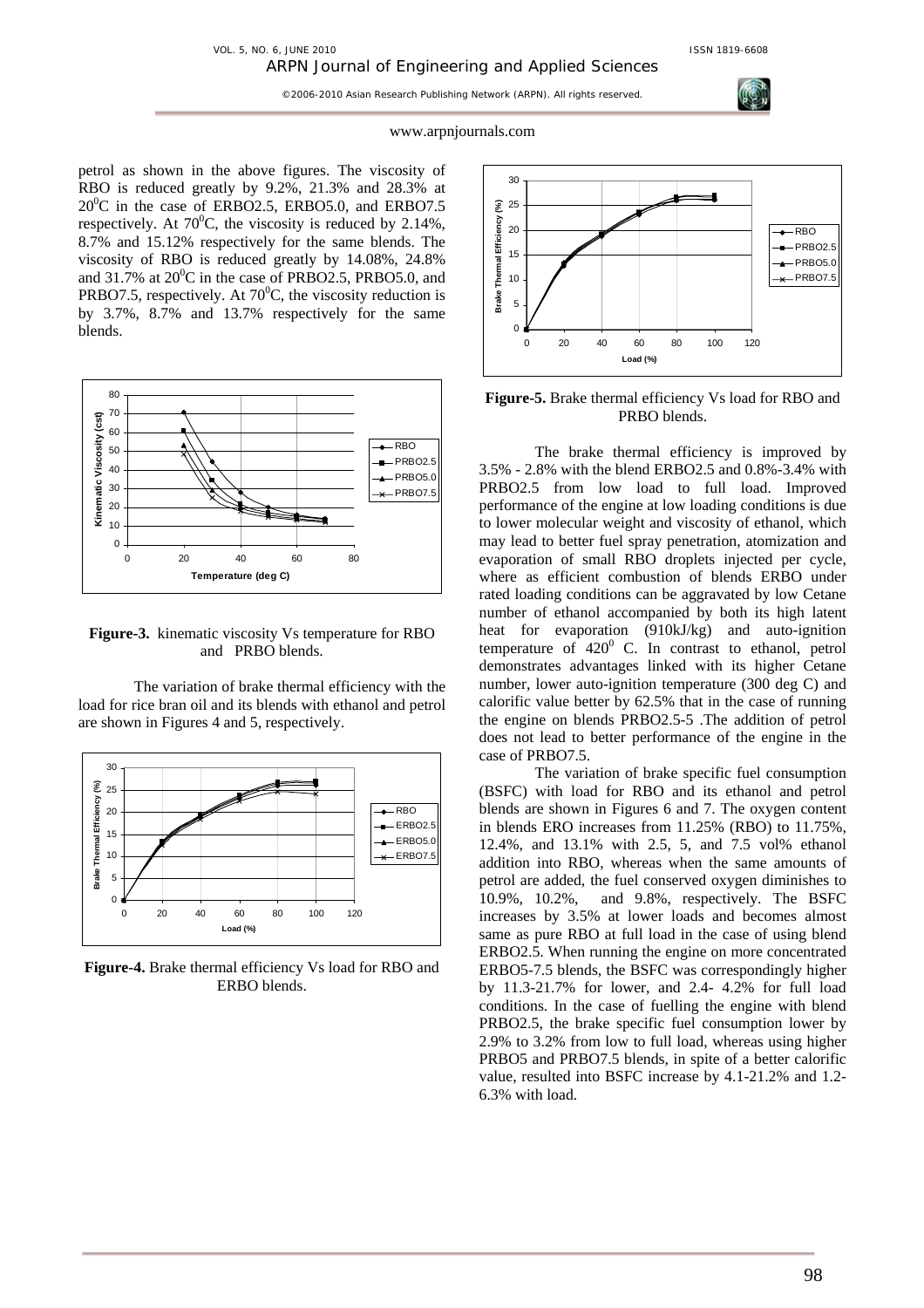

#### www.arpnjournals.com



**Figure-6.** BSFC Vs load for RBO and ERBO blends.



**Figure-7.** BSFC Vs load for RBO and PRBO blends.

In case of ERBO blends higher latent heat for evaporation along with low calorific value of ethanol may create significant cooling effect of the fuel spray patterns leading to longer auto-ignition delay and retarded start of combustion. It may be the reason for the BSFC increase at lower loads in case of ERBO5 and PRBO5, and higher blends. As soon as cylinder gas temperature goes up with load, the engine performance on tested blends becomes better and differences in the BSFC diminish together with overall lower level of the brake specific fuel consumption. The addition of petrol reduces the viscosity of oil more efficiently than ethanol and accelerates start of evaporation of the tested blends, but on the other hand, the Cetane number of petrol is not sufficient for a normal operation of diesel engine and this may increase the amount of fuel premixed for rapid combustion during the first stage of process. Problems with complete burning more likely can arise when a fully loaded engine operates on fuel-rich mixtures, therefore, in spite of a higher (by 16.3%) calorific value of petrol, the BSFC under full load conditions, increases when more than 2.5 vol% of petrol is added into RBO. However, as soon as the percentage of petrol added into RBO increases, BSFC becomes higher again for all loading conditions, reaching the biggest increment rate 2.9% (PRBO7.5). In comparison with the ethanol case, petrol demonstrates advantages related to threefold higher Cetane number and excellent miscibility with RBO that along with its better calorific value results into BSFC of blend PRBO2.5 in load increasing order lower by 11.0%, 10.3% and 5.5%. In the case of running

the fully loaded engine on blends PRBO5-7.5, BSFC still remains lower by 3.0% and 1.4%, respectively.

The variation of Carbon Monoxide emissions  $(CO<sub>2</sub>)$  with load are shown in Figures 8 and 9 for RBO and its blends with ethanol and petrol.



**Figure-8.** CO Vs load for RBO and ERBO blends.



**Figure-9.** CO Vs load for RBO and PRBO blends.

As the chemical properties of ethanol and petrol are different they have different effects on the CO emissions and vary with load and their percentages added into RBO. The CO emissions increase first, slightly decrease and again increase with load. The CO emissions are higher with the higher percentages of ethanol. The maximum CO emissions happened with ERBO7.5 due to their lower energy conversion efficiency. The CO emissions slightly increase at lower loads only in case of PRBO2.5 blend. The CO emissions decrease with all PRBO blends at full load of the engine. PRBO blends produced less CO emissions than ERBO7.5 throughout the range of the load on the engine.

The variation of Unburnt Hydrocarbons (HC) with load is shown in Figure-10 and Figure-11 for RBO and its blends with ethanol and petrol.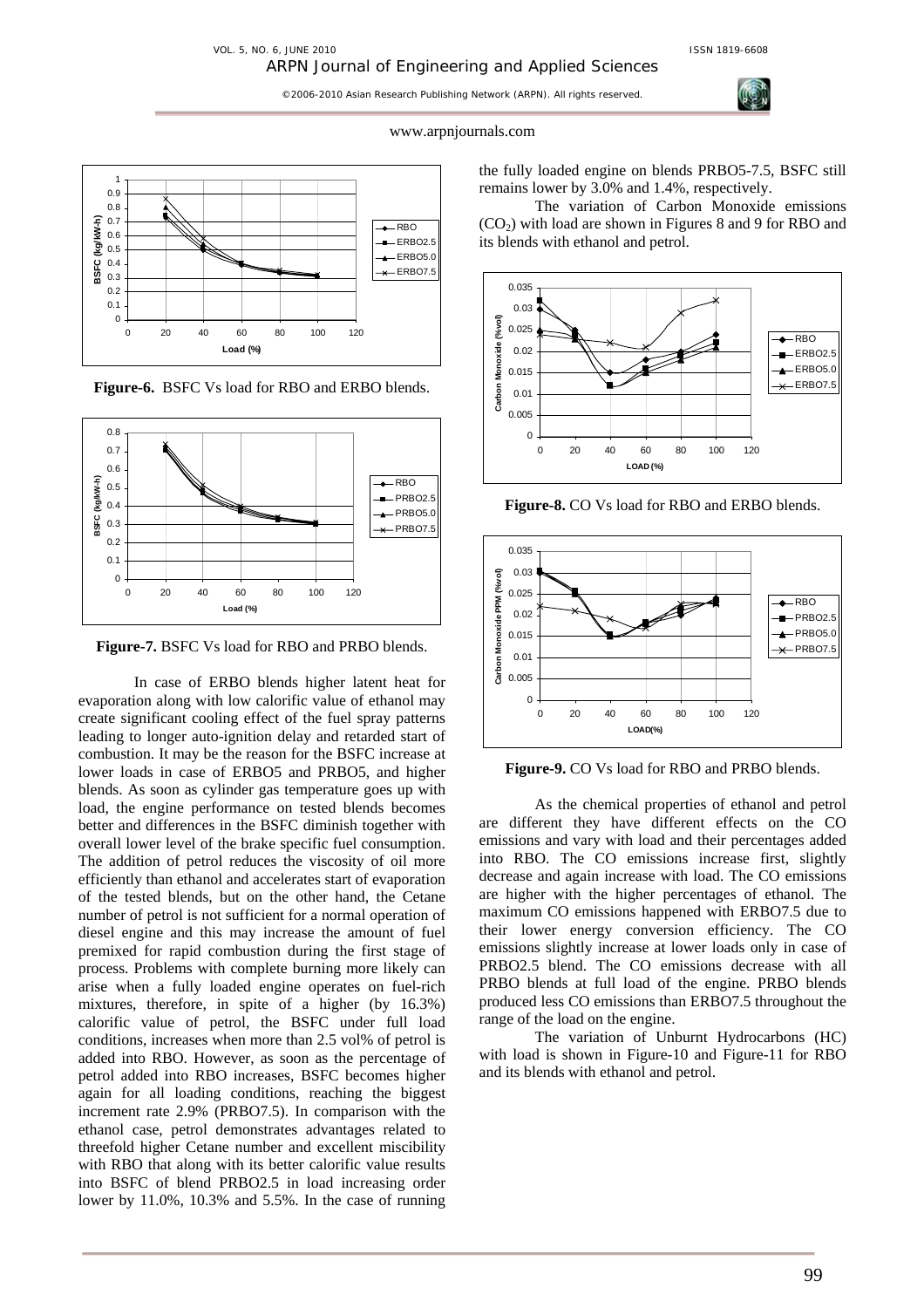VOL. 5, NO. 6, JUNE 2010 ISSN 1819-6608

©2006-2010 Asian Research Publishing Network (ARPN). All rights reserved.



**Figure-10.** Hydrocarbons Vs load for RBO and ERBO blends.



**Figure-11.** Hydrocarbons Vs load for RBO and PRBO blends.

The Unburnt Hydrocarbons varies with load and percentage fuel blend. The HC emissions of ERBO2.5 are almost same as RBO at lower and full load of the engine. The HC emissions of ERBO5.0 and ERBO7.5 are respectively 15% and 40% higher than RBO at full load of the engine. The Hydrocarbon emissions produced by ERBO blends are less than PRBO blends throughout the entire range of load on the engine. It may be due to higher oxygen content and lower C/H ratio in ethanol composition than petrol.

The Oxides of Nitrogen  $(NO_x)$  variation with the load on the engine is shown in Figure-12 for ERBO blends and in Figure- 13 for PRBO blends.



**Figure-12.** NO<sub>x</sub> Vs load for RBO and ERBO blends.



**Figure-13.** NO<sub>x</sub> Vs load for RBO and PRBO blends.

 $NO<sub>x</sub>$  emissions increase gradually with the load and their values depend on the type of biofuel used when the speed is kept constant. The  $NO<sub>x</sub>$  emissions of ERBO2.5 are lower than that of pure RBO throughout the range of load. RBO has high  $O_2$  content and mixing with ethanol reduces heating value of the blend. It may be the reason for the reduced  $NO<sub>x</sub>$  emissions of ERBO2.5 than pure RBO. The  $NO<sub>x</sub>$  emissions of ERBO5 increases and reaches maximum value. It is due to the increased mass percentage of fuel oxygen by the addition of ethanol. In the case of ERBO7.5 the excessive addition of ethanol may leads to the unstable performance of the engine resulting in reduced brake thermal efficiency and the temperature related  $NO<sub>x</sub>$  emissions. The  $NO<sub>x</sub>$  emissions increases with the engine load and the amount of petrol added into RBO. The increased cylinder gas temperature may be the reason for higher  $NO<sub>x</sub>$  emissions for PRBO blends. In comparison with pure RBO the  $NO<sub>x</sub>$  emissions increases by 4.1%. 7.9% and 12.1% at full load for PRBO2.5, PRBO5.0 and PRBO7.5 respectively.

The variation of carbon dioxide  $(CO<sub>2</sub>)$  emissions with load is shown in Figure-14 and Figure-15 for RBO and its blends with ethanol and petrol.



**Figure-14.** CO<sub>2</sub> Vs load for RBO and ERBO blends.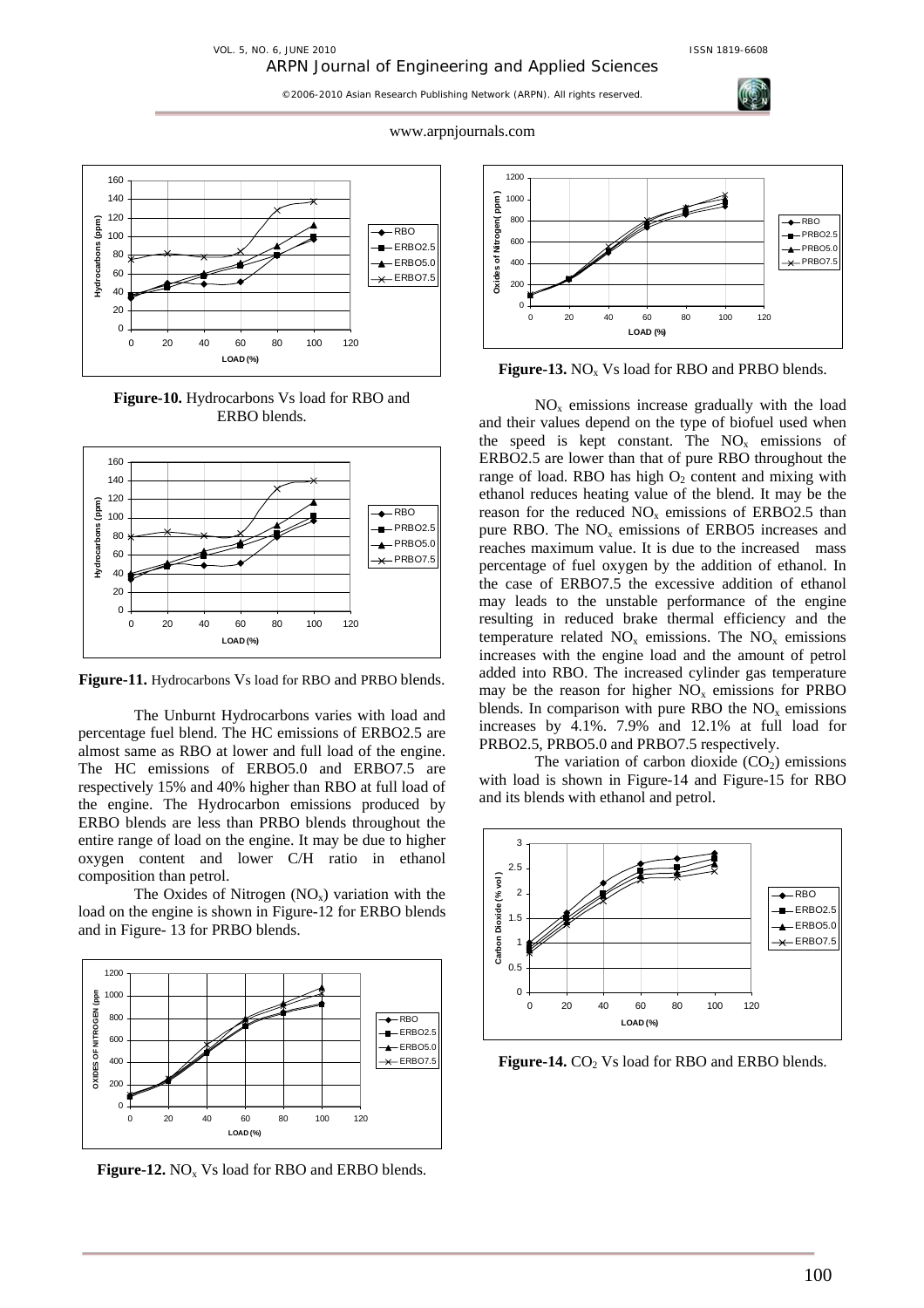www.arpnjournals.com



Figure-15. CO<sub>2</sub> Vs load for RBO and PRBO blends.

The emissions of carbon dioxide  $(CO<sub>2</sub>)$  increase with load and biofuel consumption in mass as shown in the above Figures. The analysis of the data indicates that, in spite of higher consumption of blend ERBO7.5, the  $CO<sub>2</sub>$ emission and temperature of the exhausts are lower under adequate loads. Moreover, they diminish from 2.8 to 2.45 % after the addition of 7.5% volume of ethanol into RBO when running the fully loaded engine. It happens because of lower C/H ratio and the calorific value of ethanol. In contrast, the  $CO<sub>2</sub>$  emissions and temperature of the gases exhausted from the engine run under the same loading conditions on blend PRBO7.5 increase to 3.72% volume and  $512^{\circ}$  C due to the addition of 7.5% volume of petrol.

The unused Oxygen variation with the load on the engine is shown in Figure-16 for ERBO blends and in Figure-17 for PRBO blends.



**Figure-16.** Unused O<sub>2</sub> Vs load for RBO and ERBO blends.



# **Figure-17.** Unused O<sub>2</sub> Vs load for RBO and PRBO blends.

The unused  $O_2$  decreases with load in the case of both ERBO and PRBO blends. In case of the ERBO blends the unused  $O_2$  levels increases with the addition of ethanol as ethanol contains higher percentage of oxygen than pure RBO. In case of the PRBO blends the unused  $O<sub>2</sub>$ levels decreases with the addition of petrol as petrol contains no oxygen.

The smoke variation with the load on the engine is shown in Figure-18 for ERBO blends and in Figure-19 for PRBO blends. The exhausts smoke generated by different origin blends depends on the engine load, speed and cylinder air turbulence velocity. It is obvious from the Figure-18 and Figure-19 that the smoke levels of ERBO and PRBO blends are always less than that of pure RBO under all load conditions and decreases with the increasing percentages of the blends. The minimum smoke levels are observed with ERBO7.5 among ERBO blends and PRBO7.5 among PRBO blends and the maximum smoke levels are observed with ERB5.0 among all ERBO and PRBO blends.



**Figure-18.** Smoke opacity Vs load for RBO and ERBO.



**Figure-19.** Smoke opacity Vs load for RBO and PRBO.

# **CONCLUSIONS**

a) The kinematic viscosity of pure RBO diminishes with the addition of ethanol and petrol. The maximum reduction is 28.3% with ERBO7.5 and 31.7% with PRBO7.5 at  $20^0$ C and 15.12% with ERBO 7.5 and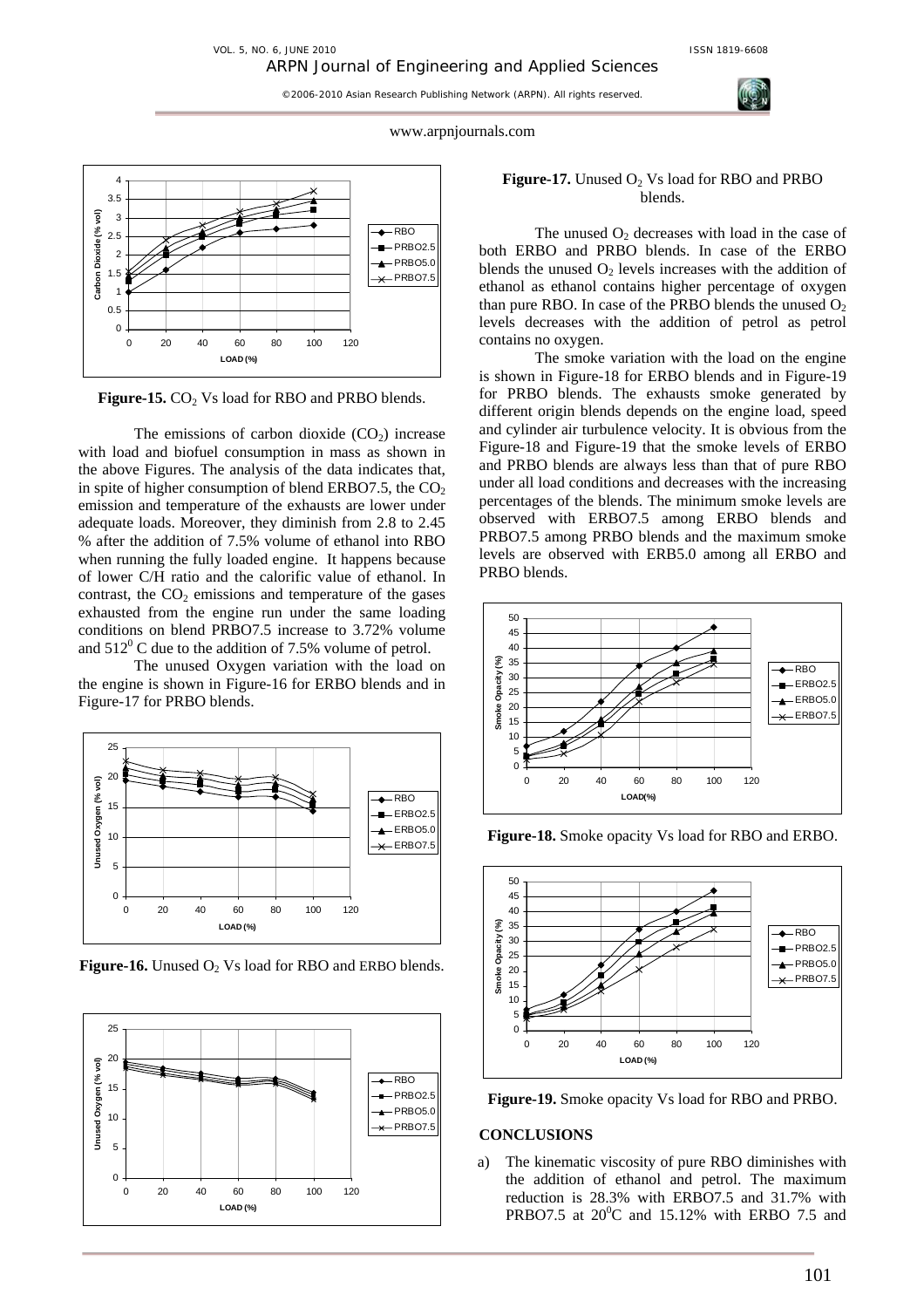VOL. 5, NO. 6, JUNE 2010 ISSN 1819-6608

©2006-2010 Asian Research Publishing Network (ARPN). All rights reserved.

#### www.arpnjournals.com

13.7% with PRBO7.5 at  $70^0$ C. The kinematic viscosity decreases more at  $20^0C$  than at  $70^0C$  in case pure RBO and its ethanol and petrol blends;

- b) The maximum brake thermal efficiency of both ethanol and petrol blends depends on the engine load. Among the RBO and its ethanol blends the maximum brake thermal efficiency of 26.83% with ERBO2.5 and the minimum brake thermal efficiency of 24.1% with ERBO7.5 is observed at full load of the engine. The brake thermal efficiency of all the petrol blends is higher than pure RBO throughout the range of load on the engine. The maximum brake thermal efficiency of 27% is observed with PRBO7.5 at full load of the engine;
- c) The brake specific fuel consumption increases with the increase of ethanol percentage in RBO. The higher values are observed with ERBO 7.5 among the ethanol blends. The brake specific fuel consumption is lower than RBO with PRBO2.5 and is higher than RBO with PRBO5 and PRBO7.5. Among the petrol blends the minimum brake specific fuel consumption of 0.299 is observed with PRBO2.5 at full load of the engine;
- d) The lower Carbon monoxide emissions of 0.021 produced with ERBO5.0 at all load conditions. The higher CO emissions of 0.032 observed with ERBO 7.5. All the petrol blends produced higher CO emissions than RBO. The maximum CO emissions of 0.027 observed with PRBO7.5 and minimum of 0.243 with PRBO5.0;
- e) Emissions of unburned hydrocarbons, of ERBO2.5 remain almost same as RBO and are increasing with the addition of ethanol in ERBO5.0 and ERBO7.5. Among petrol blends PRBO2.5 produced slightly higher emissions of unburned hydrocarbons than RBO. The PRBO5.0 and PRBO7.5 produced considerable higher amounts of emissions of unburned hydrocarbons than RBO;
- f) The NOx emissions of ERBO2.5 are lower than RBO and that of ERBO5.0 and ERBO7.5 are higher than RBO. The NOx emissions of PRBO blends are higher than RBO and increases with the increase of petrol percentage;
- g) The  $CO<sub>2</sub>$  emissions decrease with the addition of ethanol and lowest of 2.5% observed with ERBO7.5. The  $CO<sub>2</sub>$  emissions increase with the addition of petrol and highest of 3.72% observed with PRBO7.5;
- h) The unused oxygen increases with addition of more oxygenated ethanol and the maximum value of 17.2% observed with ERBO7.5. The unused oxygen decreases with addition of non oxygenated petrol and the minimum value of 13.1% observed with PRBO7.5; and
- i) The smoke decrease with addition of ethanol and the minimum value of 34.5% observed with ERBO7.5. The smoke decrease with the addition of petrol and the minimum value of 34.0% observed with PRBO7.5.

The ethanol blend ERBO2.5 improves the performance and ERBO5.0 reduces the emissions like CO,  $CO<sub>2</sub>$ . The petrol blend PRBO2.5 improves the performance and reduces the emissions.

## **REFERENCES**

- [1] John B. Heywood. 2002. Internal Combustion Engine Fundamentals. 20<sup>th</sup> Ed. Singapore: Tata McGraw-Hill Publishers.
- [2] Pramanik K. 2003. Properties and use of Jatropha curcas oil and diesel fuel blends in compression ignition engine. Fuel and Energy Abstracts. 44(3): 170.
- [3] Kumar Agarwal Avinash, Rajamanoharan K. 2008. Experimental investigations of performance and emissions of Karanja oil and its blends in a single cylinder agricultural diesel engine. Applied Thermal Energy.
- [4] 2004. Performance and exhaust emissions of a diesel engine using crude palm oil as a fuel extender. Journal of energy and environment. 3: 61-68.
- [5] Rao GLN, *et al*. 2005. Combustion characteristics of a direct injection diesel engine fuelled with rice bran oil and its blends. Proceedings of 19<sup>th</sup> National Conference on IC Engines and combustion, Tamilnadu, India. Allied publishers private limited, India. pp. 415-418.
- [6] Ju Y, Vali SR. 2005. Rice Bran Oil as as a potential resource for biodiesel- A review. Journal of Scientific and Industrial Research. 64(11): 866-882.
- [7] Anandram V, *et al*. 2006. Effect of refining rice bran oil on its performance and emission characteristics as a fuel in DI Diesel engine. SAE paper 2006-3366.
- [8] Rosca Radu. The use of sunflower oil in Diesel Engines. SAE paper 972979.
- [9] Hemmerlin N *et al*. 1991. Performance exhausts emissions and durability of modern diesel engines running on rapeseed oil. SAE 910848.
- [10]German T, Kaufman K T, Pratt G L. 1985. Field endurance tests of diesel engines fuelled with Sunflower oil/Diesel fuel blends. SAE 850239.
- [11]He BQ, Shuaia SJ, Wanga JX, He H. 2003. The effect of ethanol blended diesel fuels on emissions from a diesel engine. Atmospheric Environment. 37: 4965- 4971.